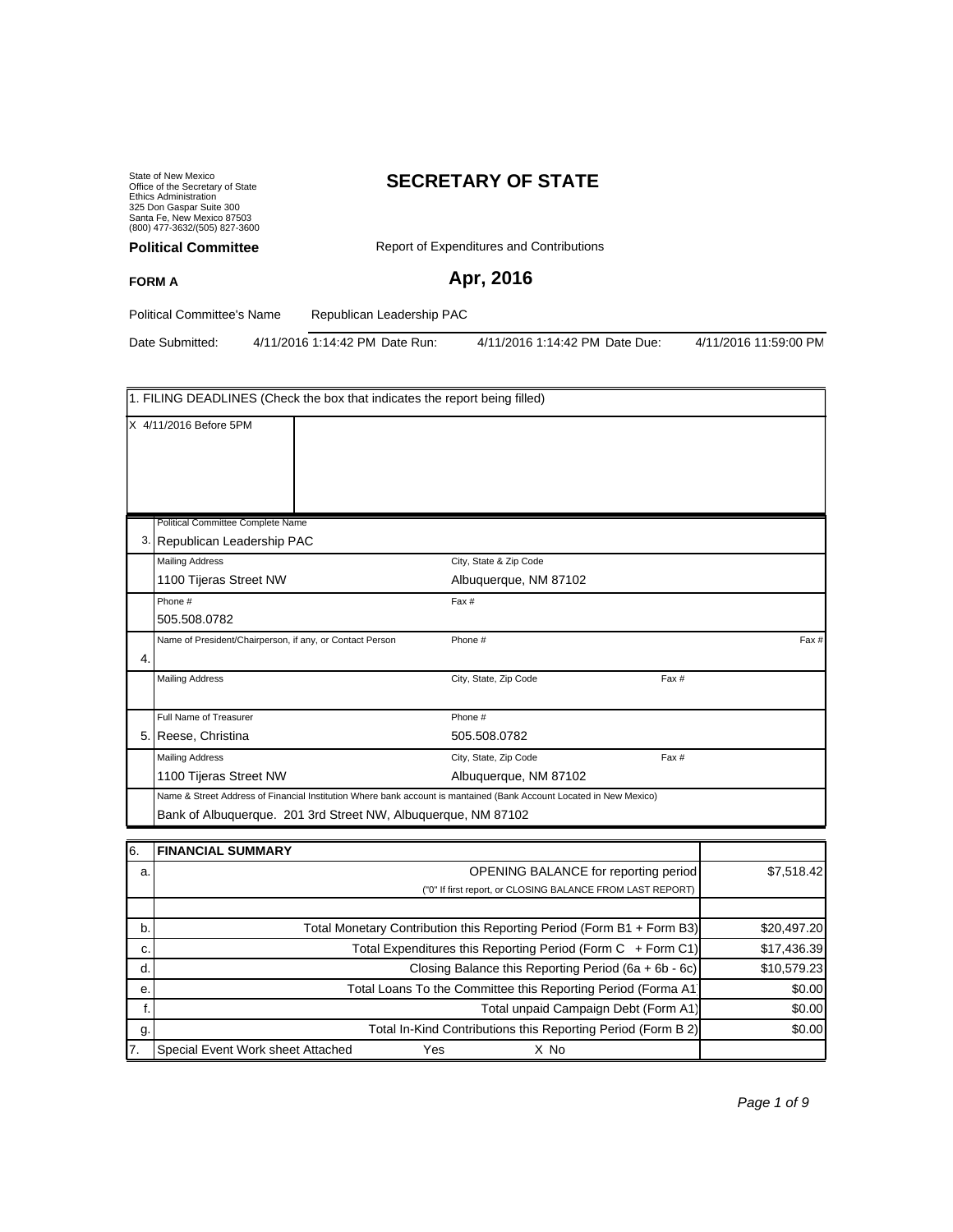**Campaign Reporting Act**

**Ethics Administration**

**Report of Expenditures and Contributions Apr, 2016** 

Political Committee's Name Republican Leadership PAC

| Date Submitted:       | 4/11/2016 1:14:42 PM Date Run: | 4/11/2016 1:14:42 PM Date Due: | 4/11/2016 11:59:00 PM |
|-----------------------|--------------------------------|--------------------------------|-----------------------|
|                       | 1. TOTAL DEBT CARRIED FORWARD  |                                | \$0.00                |
|                       | 2. TOTAL LOAN CONTRIBUTIONS    |                                | \$0.00                |
| 3. ITOTAL DEBT PAID   |                                |                                | \$0.00                |
|                       | 4. TOTAL LOANS FORGIVEN        |                                | \$0.00                |
| 5. ITOTAL UNPAID DEBT |                                |                                | \$0.00                |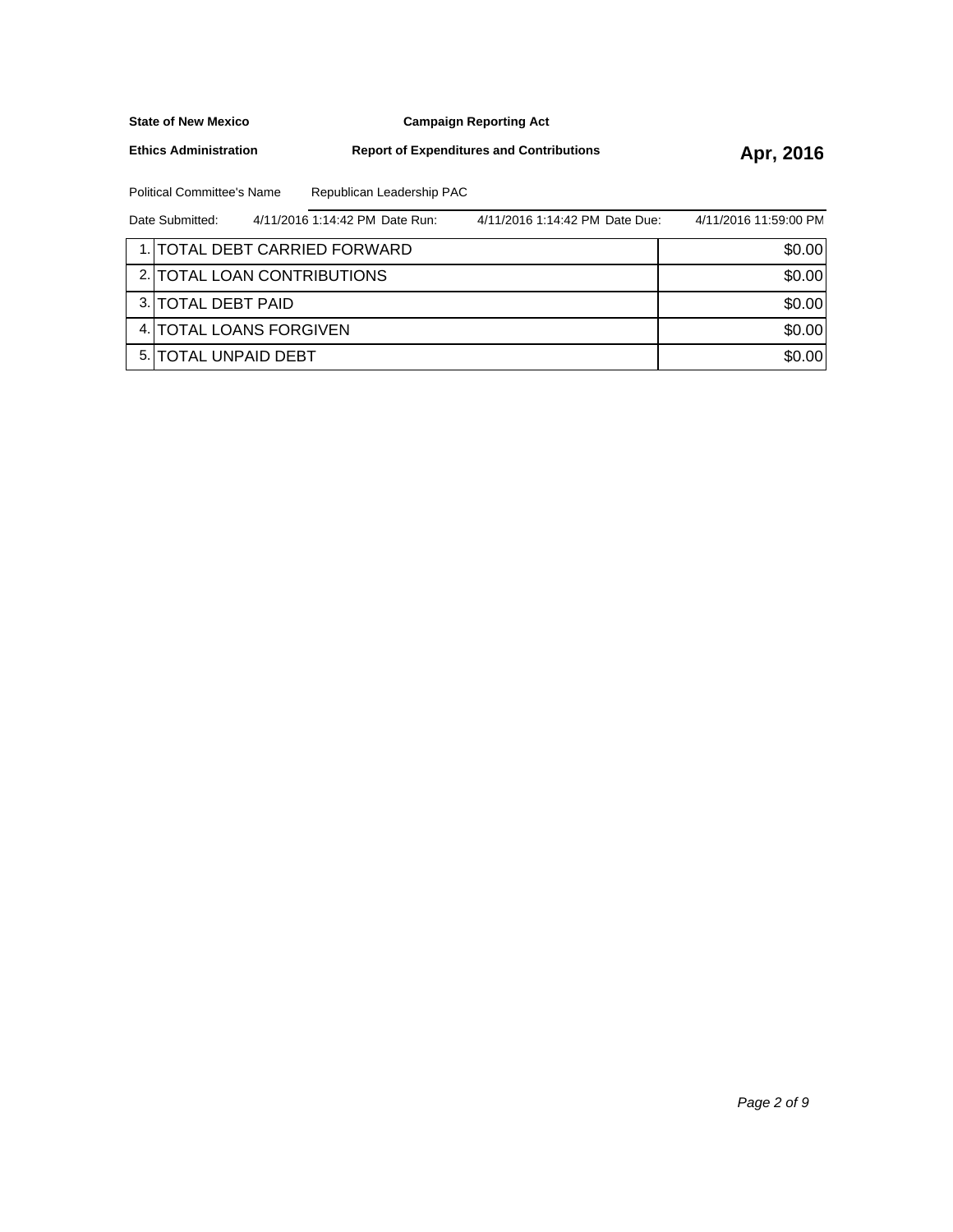**Campaign Reporting Act**

**Ethics Administration**

**Report of Expenditures and Contributions Apr, 2016** 

### **FORM B 1**

#### **MONETARY CONTRIBUTIONS**

Political Committee's Name Republican Leadership PAC

Date Submitted: 4/11/2016 1:14:42 PM Date Run: 4/11/2016 1:14:42 PM Date Due: 4/11/2016 11:59:00 PM

| <b>DATE</b> | <b>NAME and ADDRESS of CONTRIBUTOR</b>                                                      | <b>OCCUPATION</b><br>(of any contributor who makes a<br>contribution of \$250 or more in an<br>election) | <b>AMOUNT</b> |
|-------------|---------------------------------------------------------------------------------------------|----------------------------------------------------------------------------------------------------------|---------------|
|             | 3/29/2016 Committee to Elect Nate Gentry - 3716 Andrew Dr.<br>NE, Albuquerque NM 87110      | campaign committee                                                                                       | \$97.20       |
|             | 3/22/2016 Committee to Elect Conrad James - 12020 Baja Dr.<br>NE, Albuquerque NM 87111      | campaign committee                                                                                       | \$2,500.00    |
|             | 3/22/2016 Committee to Elect Zachary Cook - 1703 Sudderth<br>Dr. #4, Ruidoso NM 88345       | campaign committee                                                                                       | \$5,000.00    |
|             | 12/23/2015 Altria Client Services Inc. - 1005 Congress Avenue<br>Suite 850, Austin TX 78701 | tobacco                                                                                                  | \$5,400.00    |
|             | 10/23/2015 Mark Murphy - PO Box 1638, Roswell NM 88202                                      | oil and gas                                                                                              | \$2,500.00    |
|             | 10/14/2015 Encana Oil & Gas (USA) Inc. - 370 17th Street,<br>Suite 1700, Denver CO 80202    | Oil and Gas                                                                                              | \$5,000.00    |
|             |                                                                                             | TOTAL                                                                                                    | \$20,497.20   |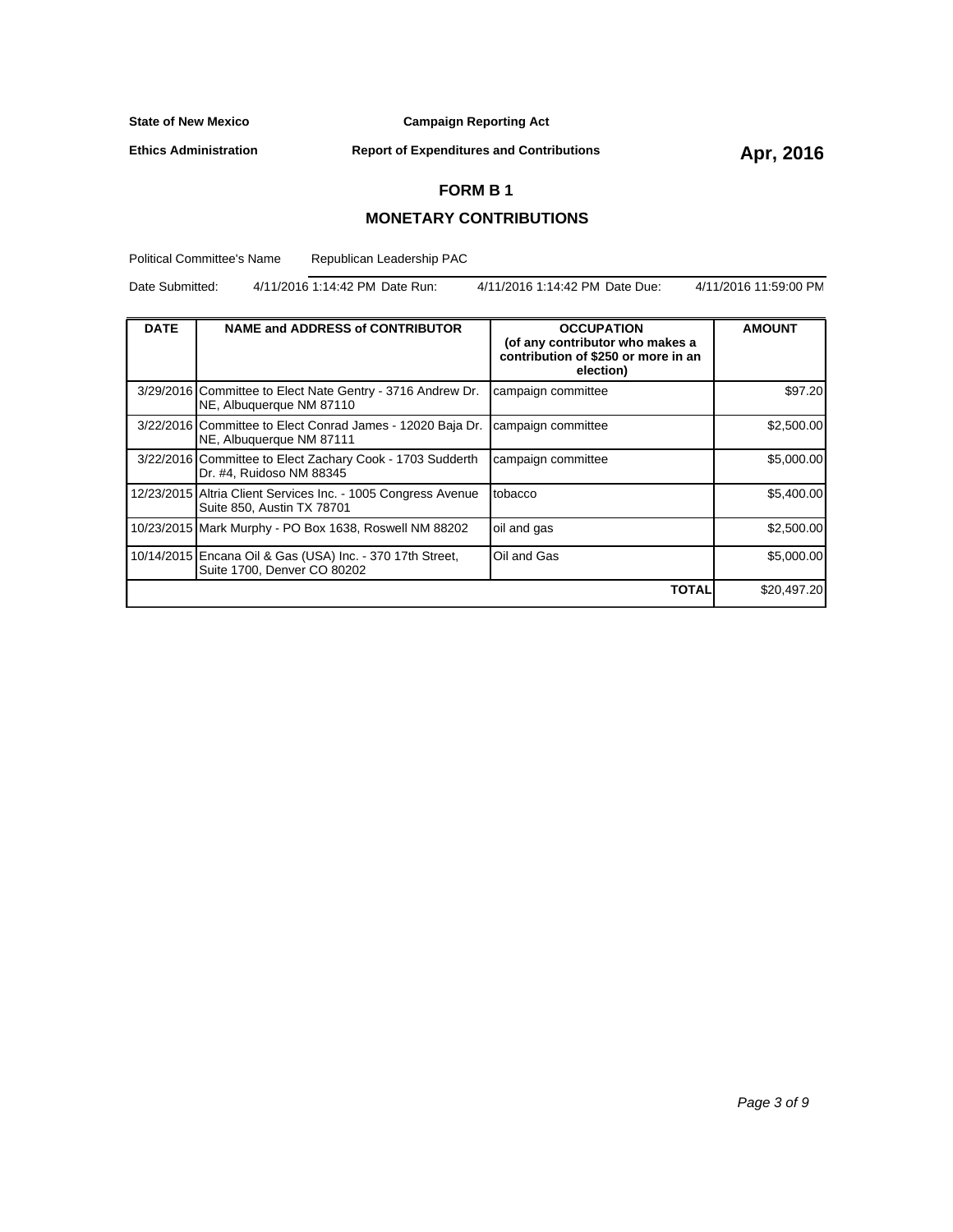**Campaign Reporting Act**

**Ethics Administration**

**Report of Expenditures and Contributions Apr, 2016** 

#### **FORM B 2**

#### **IN-KIND CONTRIBUTIONS**

Political Committee's Name Republican Leadership PAC

| Date Submitted: | 4/11/2016 1:14:42 PM Date Run: | 4/11/2016 1:14:42 PM Date Due: | 4/11/2016 11:59:00 PM |
|-----------------|--------------------------------|--------------------------------|-----------------------|
|                 |                                |                                |                       |

| <b>DATE</b> | NAME and ADDRESS of CONTRIBUTOR | <b>OCCUPATION</b><br>(of any contributor who makes a<br>contribution of \$250 or more in an<br>election) | <b>VALUE</b> |
|-------------|---------------------------------|----------------------------------------------------------------------------------------------------------|--------------|
|             |                                 | <b>TOTAL</b>                                                                                             |              |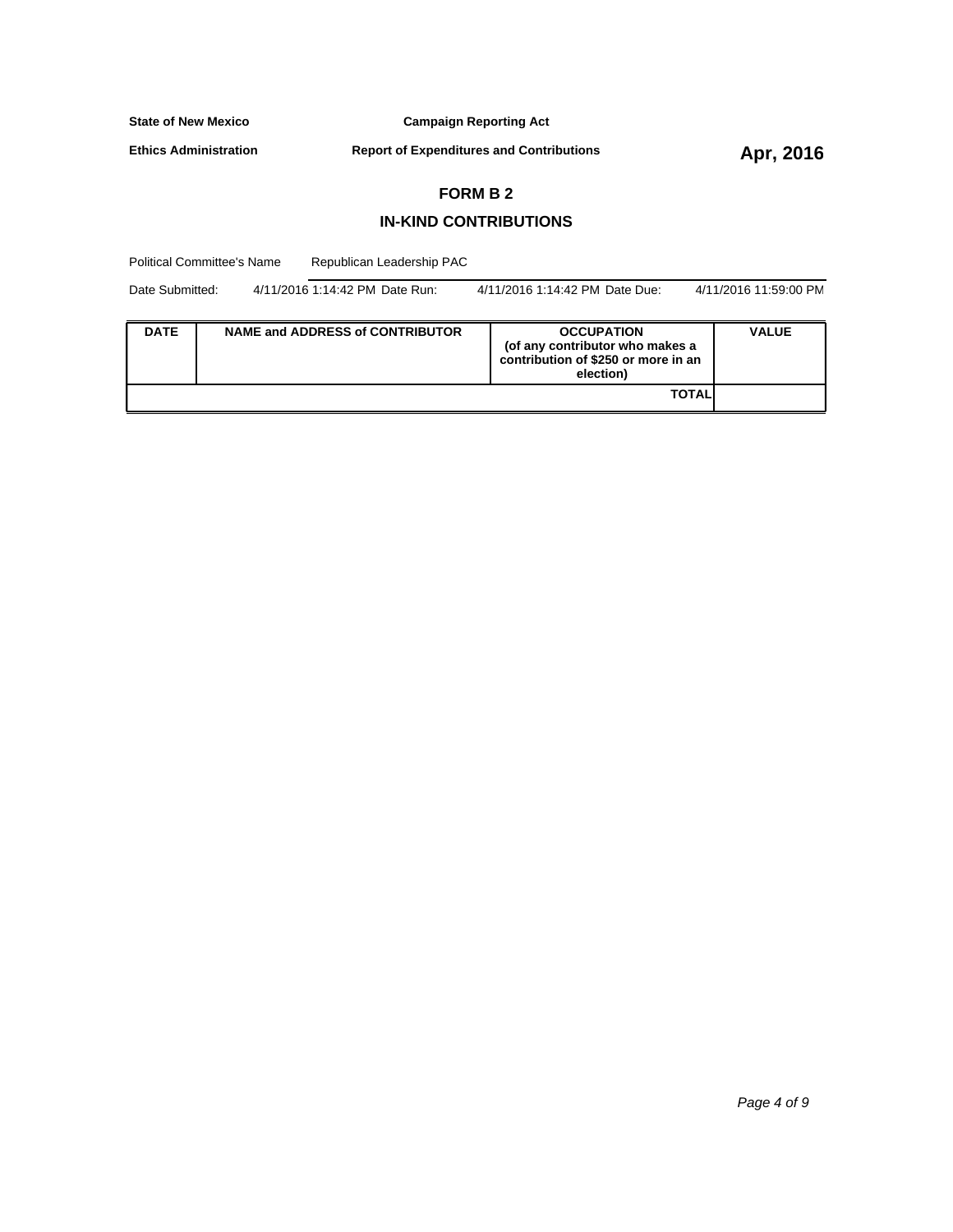**Campaign Reporting Act**

**Ethics Administration**

**Report of Expenditures and Contributions Apr, 2016** 

### **FORM B 3**

## **LOAN CONTRIBUTIONS**

| <b>Political Committee's Name</b> |  | Republican Leadership PAC      |  |                                |  |                       |
|-----------------------------------|--|--------------------------------|--|--------------------------------|--|-----------------------|
| Date Submitted:                   |  | 4/11/2016 1:14:42 PM Date Run: |  | 4/11/2016 1:14:42 PM Date Due: |  | 4/11/2016 11:59:00 PM |

| <b>DATE</b> | <b>TRANSFER DATE</b> | <b>NAME and ADDRESS of CREDITOR</b> | <b>AMOUNT</b> |
|-------------|----------------------|-------------------------------------|---------------|
|             |                      | <b>TOTAL</b>                        |               |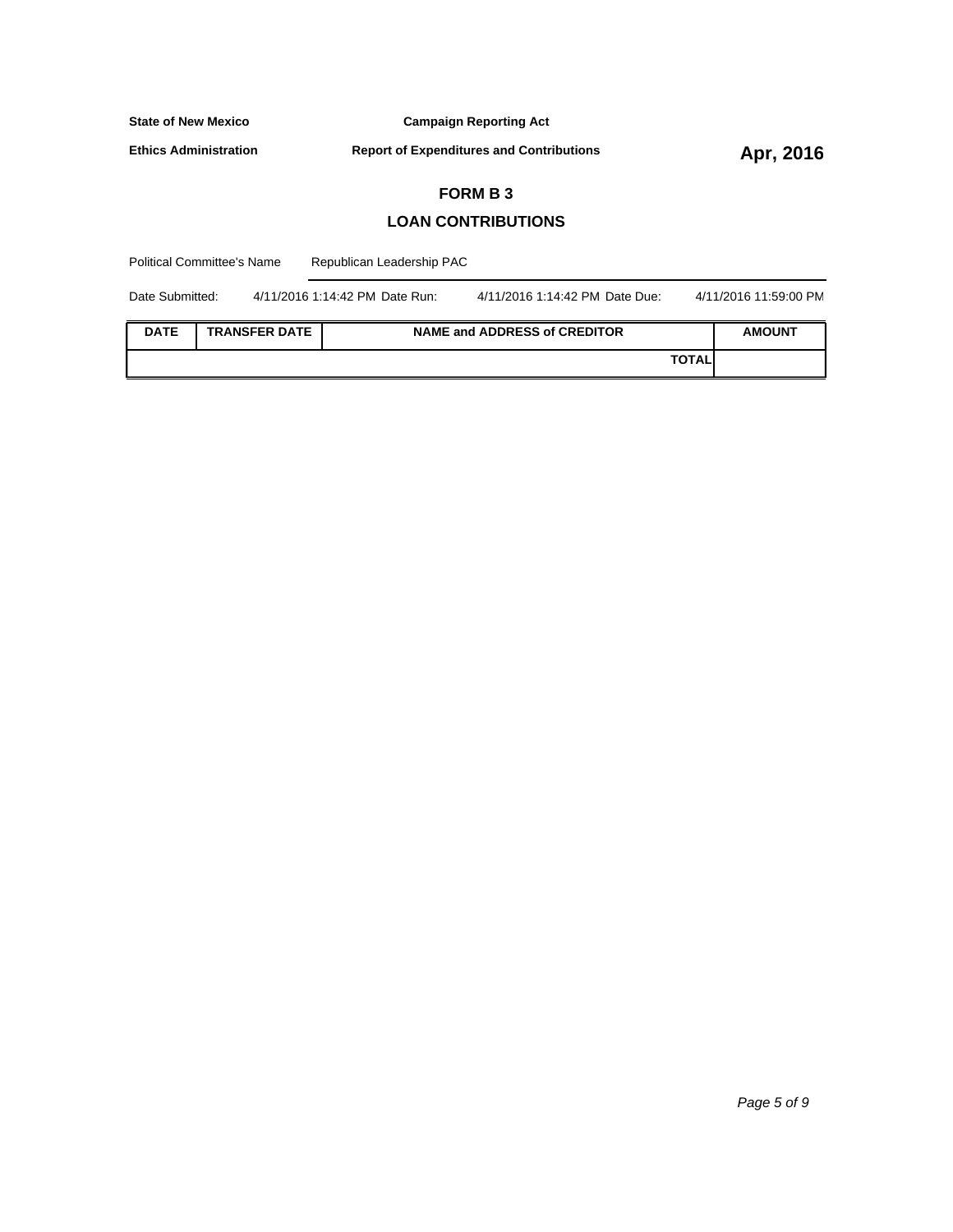| <b>State of New Mexico</b>                        |                       |                                                 | <b>Campaign Reporting Act</b>  |  |                       |  |
|---------------------------------------------------|-----------------------|-------------------------------------------------|--------------------------------|--|-----------------------|--|
| <b>Ethics Administration</b>                      |                       | <b>Report of Expenditures and Contributions</b> |                                |  | Apr, 2016             |  |
|                                                   |                       |                                                 | <b>FORM B4</b>                 |  |                       |  |
|                                                   | <b>LOANS FORGIVEN</b> |                                                 |                                |  |                       |  |
| <b>Political Committee's Name</b>                 |                       | Republican Leadership PAC                       |                                |  |                       |  |
| Date Submitted:<br>4/11/2016 1:14:42 PM Date Run: |                       |                                                 | 4/11/2016 1:14:42 PM Date Due: |  | 4/11/2016 11:59:00 PM |  |
| <b>DATE</b>                                       |                       | <b>NAME and ADDRESS of CREDITOR</b>             |                                |  | <b>AMOUNT</b>         |  |

**TOTAL**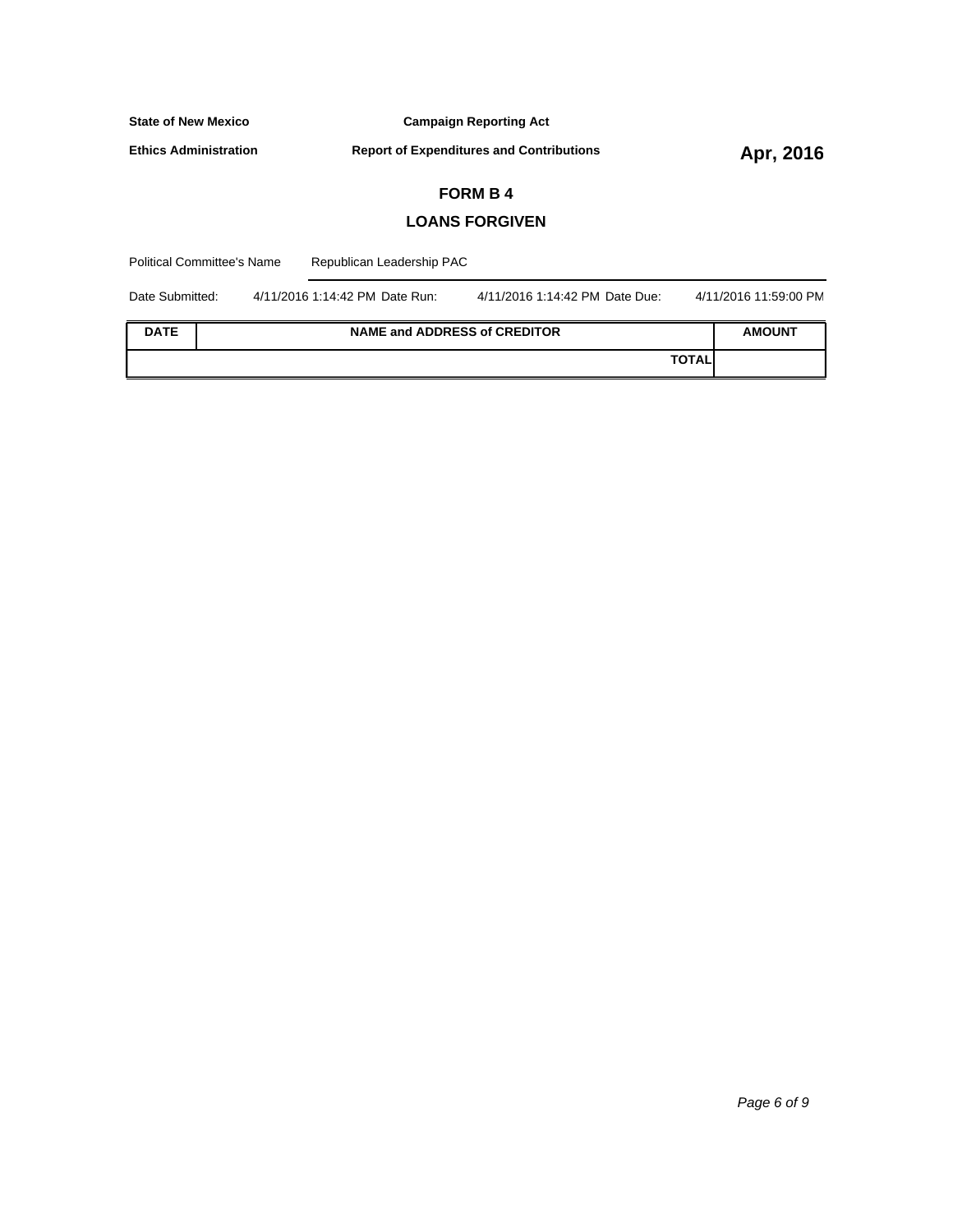**Ethics Administration**

**Campaign Reporting Act**

# **Report of Expenditures and Contributions Apr, 2016**

#### **FORM C**

## **EXPENDITURES**

Political Committee's Name Republican Leadership PAC

Date Submitted: 4/11/2016 1:14:42 PM Date Run: 4/11/2016 1:14:42 PM Date Due: 4/11/2016 11:59:00 PM

| <b>DATE</b> | <b>NAME and ADDRESS of PAYEE</b>                                                            | <b>PURPOSE</b>   | <b>PRC Exp</b> | <b>AMOUNT</b> |
|-------------|---------------------------------------------------------------------------------------------|------------------|----------------|---------------|
|             |                                                                                             |                  |                |               |
|             | 3/28/2016 Committee to Elect Sarah Maestas Barnes - P.O.<br>Box 10154, Albuquerque NM 87184 | Contribution     |                | \$1,000.00    |
|             | 3/25/2016 Austin Wade - 1326 White Rim NE, Albuquerque<br>NM 87112                          | Campaign Support |                | \$2,472.50    |
|             | 3/25/2016 Noah Brooks - 611 Lead Ave SW #907,<br>Albuquerque NM 87102                       | Campaign Support |                | \$1,313.00    |
|             | 3/16/2016 V. James Clarke - 24 Camino Estribor, Edgewood<br>NM 87015                        | campaign support |                | \$1,260.00    |
|             | 3/16/2016 Naman Photography - 6401 Cochiti Rd SE,<br>Albuquerque NM 87108                   | Photography      |                | \$2,519.72    |
|             | 3/11/2016 Jeff Lantz - 114 Roehl Rd. NW, Albuquerque NM<br>87107                            | data processing  |                | \$1,000.00    |
|             | 3/9/2016 Jeff Lantz - 114 Roehl Rd. NW, Albuguerque NM<br>87107                             | data processing  |                | \$750.00      |
|             | 1/21/2016 V. James Clarke - 24 Camino Estribor, Edgewood<br>NM 87015                        | campaign support |                | \$4,337.53    |
|             | 1/7/2016 RPNM - PO Box 94083, Albuquerque NM 87199                                          | contribution     |                | \$1,600.00    |
|             | 12/4/2015 FedEx - 2706 Central Ave NE, Albuquerque NM<br>87106                              | printing         |                | \$633.64      |
|             | 10/7/2015 V. James Clarke - 24 Camino Estribor, Edgewood<br>NM 87015                        | Campaign support |                | \$550.00      |
|             |                                                                                             | <b>TOTAL</b>     |                | \$17,436.39   |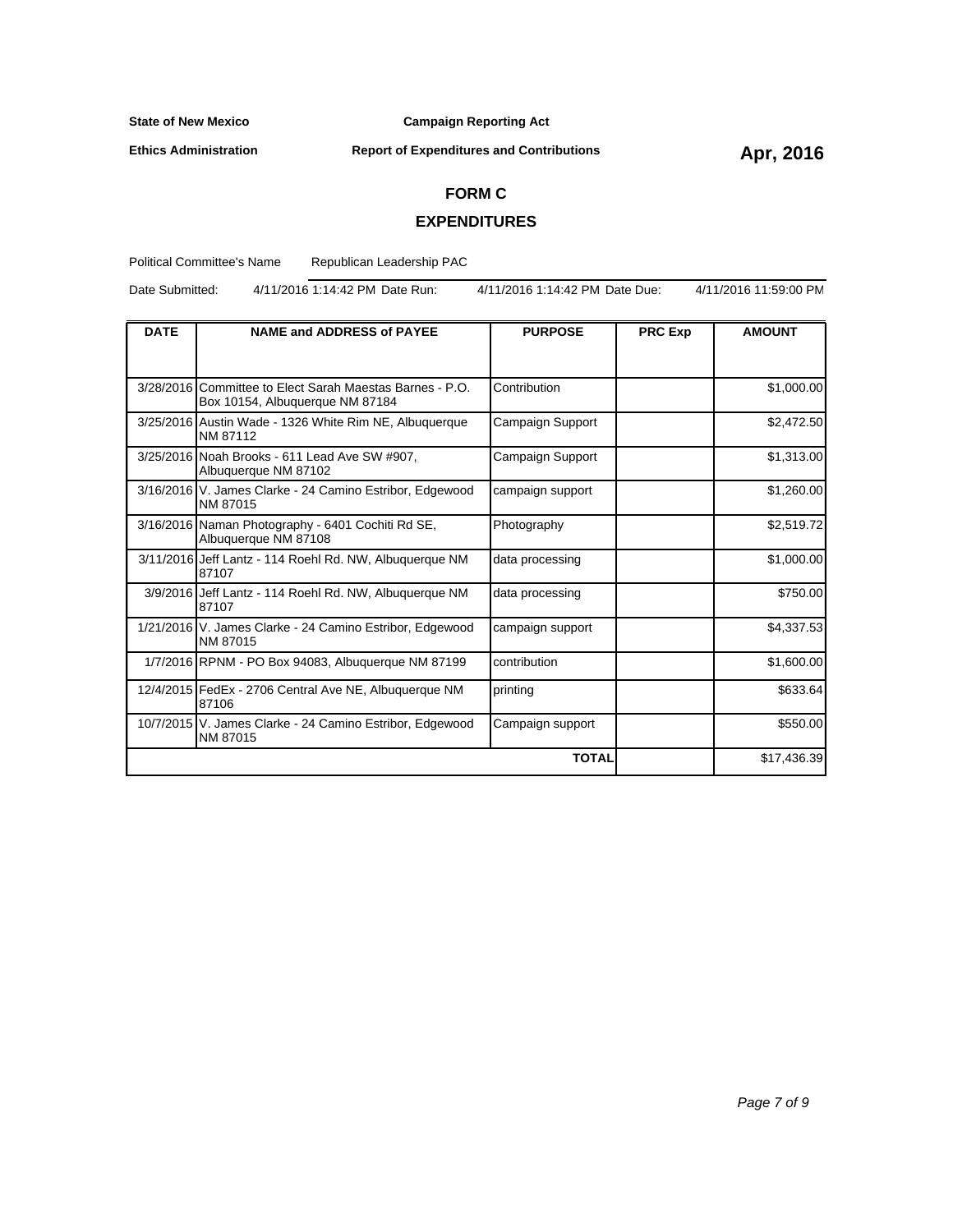| <b>State of New Mexico</b>   | <b>Campaign Reporting Act</b>                                    |                       |  |
|------------------------------|------------------------------------------------------------------|-----------------------|--|
| <b>Ethics Administration</b> | <b>Report of Expenditures and Contributions</b>                  | Apr, 2016             |  |
|                              | <b>FORM C1</b>                                                   |                       |  |
|                              | <b>LOAN REPAYMENTS</b>                                           |                       |  |
| Political Committee's Name   | Republican Leadership PAC                                        |                       |  |
| Date Submitted:              | 4/11/2016 1:14:42 PM Date Run:<br>4/11/2016 1:14:42 PM Date Due: | 4/11/2016 11:59:00 PM |  |
| <b>DATE</b>                  | <b>NAME of CREDITOR</b>                                          | <b>AMOUNT</b>         |  |

**TOTAL**